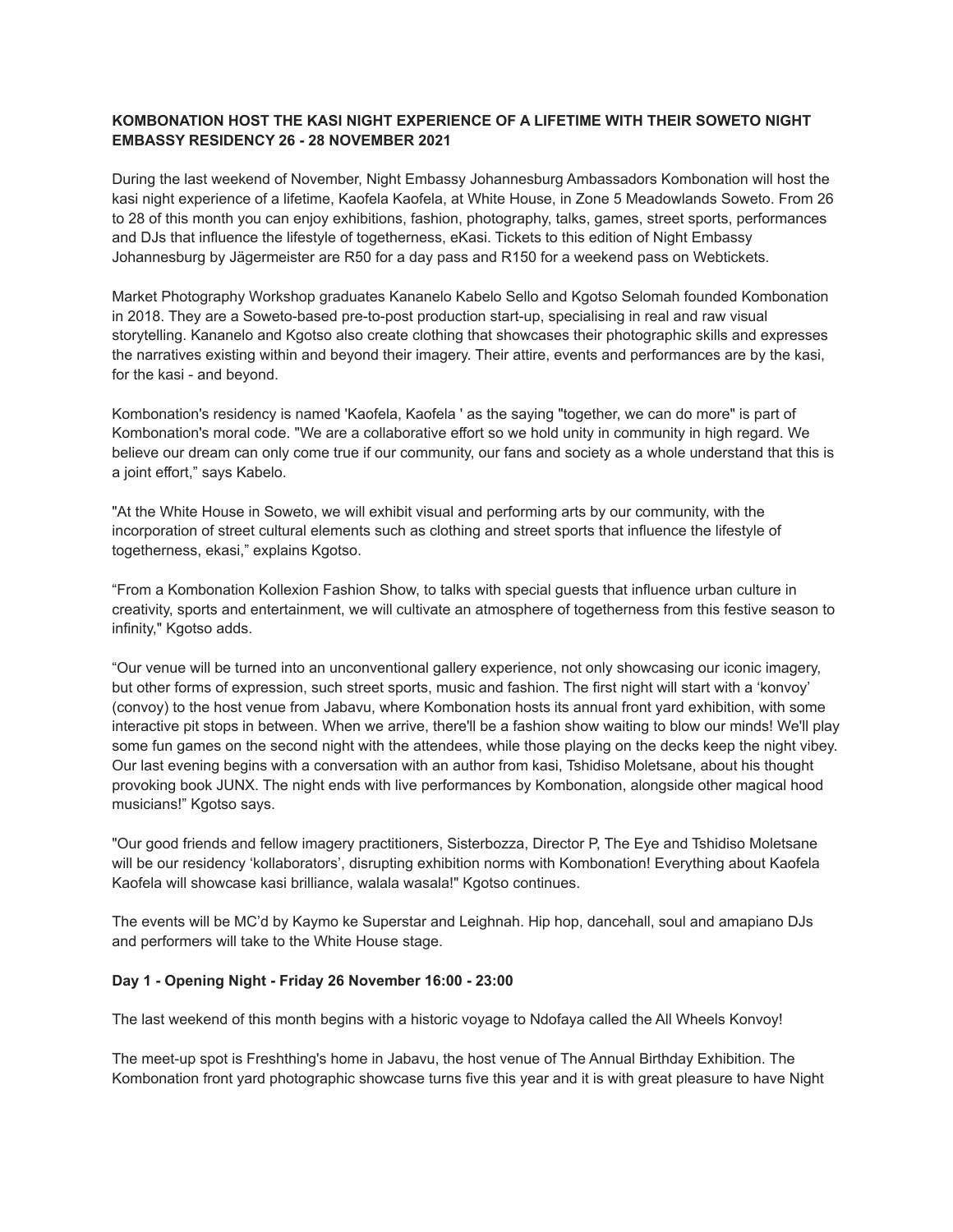Embassy JHB in this chapter of Kombonation's story! When we arrive, the Kombonation Kollexion Fashion Show hits the runway!

On decks: Qualidee, Buhle, Bomzi, Deepsoulja

### **Day 2 - Saturday 27 November - Games Night 17:00 - 23:00**

A 'night-in' type of night out! Come and watch a skate 'kontest', shoot some hoops and score some penalties during this fun filled night! Let's make new friends while playing a variety of board games and indigenous games while celebrating with some ice kühl shots! Kuzoba mnandi hooray!

On decks: Hot Box Party by Teedo Love and Nick Widmer, Freshboy.

Performances: Jägermeister Brass Cartel, Open mic session.

#### **Day 3 - Sunday 28 November - Closing Event 15:00 - 22:00**

This night is one for the books, literally!

Staying true to visual literacy, this night begins with an exclusive sit down with Sowetan author Tshidiso Moletsane, writer of the autobiographical short novel, JUNX, who will inspire kasi writers to go for it! The night closes with live performances by hosts - Kombonation - and many more!

The musical seven 'kalaz' (colours) menu for the whole weekend includes Bilal da DJ, Roccotole, Amukelani, Jimm&Tonic, Thando Simelane, GoonZ, Jabulani Cindi and Kombonation.

#### **About Night Embassy**

Night Embassy Johannesburg by Jägermeister is a residency programme centred around 'Freiraum', a space for unbridled self-expression and unlimited creativity. From 12 November to 4 December, the Night Embassy Ambassadors Unmuted., Other Village People, Kombonation and DormantYouth explore new directions in nightlife culture through curated events in Joburg. These Night Embassy Ambassadors will take over some of the iconic locations in the city to make their boldest nightlife visions come to life. On 11 December 2021, following the residency weeks, Night Embassy will close out with a big underground party in Johannesburg.

Kombonation entered Night Embassy Johannesburg as it was, "An opportunity for us to create an alternative kasi nightlife experience on a bigger scale. We've done so on our own from 2017, just never on a level that allows the world to see and be part of this togetherness. We're honoured and appreciative of this platform."

With the Kaofela Kaofela residency they have now created with funding from Jagermeister and the mentorship of the Night Embassy Creative Board, these Ambassadors of the Night "Get to drive home what's really important to us; visual literacy. With our understanding of how the medium of photography plays a powerful role in history and that many of the kasi dwellers aren't able to finish or even go to school, we've taken it upon ourselves to enforce this crucial skill amongst our people as a means to enhance learning as a whole.We want to empower our people to become critical thinkers so that they're always considerate of others and their surroundings. This way our dream of safer streets and therefore fun-filled nights are a reality."

Get your tickets to the next three residencies by logging onto Webtickets.

Get tickets for KOMBONATION's KOAFELA KOAFELA here: <https://bit.ly/30ygFEc>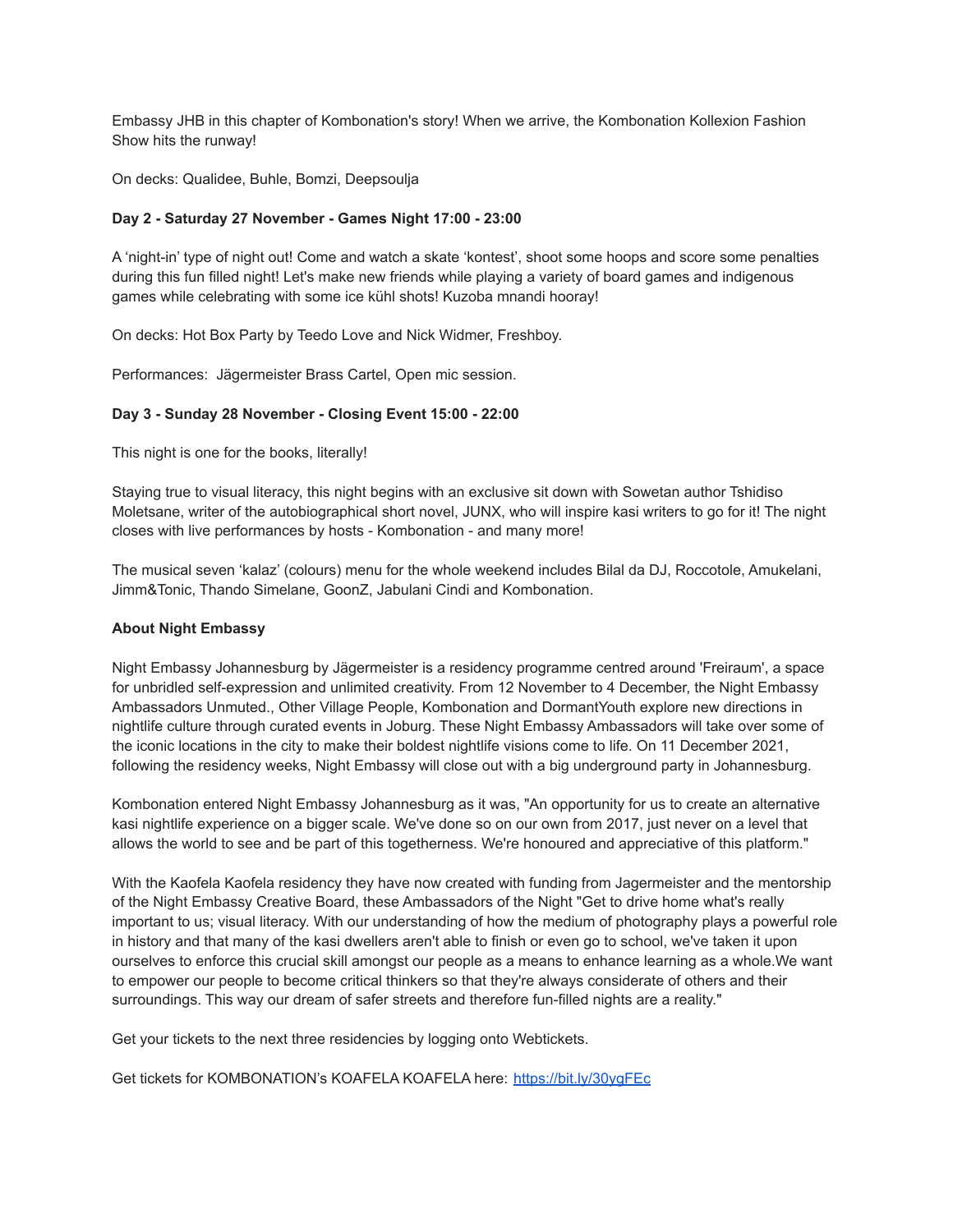#### **Other Village People**

Main Residency Name: Queertopia Dates: 18th – 20th November 2021 Venue: Constitution Hill, 11 Kotze St, Braamfontein, Johannesburg, 2001 Tickets: R100 per day, R250 for a 3 day pass.

### **Kombonation**

Main Residency Name: Kaofela Kaofela Dates: 26th – 28th November 2021 Venue: White House, Msimanga St, Meadowlands East Zone 5, Meadowlands East, Soweto, 1852 Tickets: R50 per day, R150 for a 3 day pass.

#### **DormantYouth**

Main Residency Name: Groove Biennale Dates: 1st – 4th December 2021 Venue: Megalo, Alexandra 57 4th St, Marlboro, Sandton, 2063 Tickets: R100 per day, R250 for a 3 day pass.

Stay updated by logging onto www.night-embassy.com/jhb, or follow @nightembassyjhb on Instagram.

The Ambassadors have been given a blank canvas to explore their chosen topics and concepts with the support of the Night Embassy Creative Board, made up of five renowned figures known for their contributions to South Africa's arts, events and music culture. Board members include veteran event producer, business strategist and venue owner Theresho Selesho; designer, artist and creative director extraordinaire Jana Hamman; LGBTQI pioneer, DJ and content creator Lelowhatsgood; skate scene champion and filmmaker Day Marumo and amapiano centred talent management agency owner Thuli Keupzz.

The Creative Board selected the following as Night Embassy Ambassadors:

#### **UNMUTED. by Lincoln Long & Draper**

Lincoln Long (he/him) and Draper (he/him) believe Unmuted. is the missing key to levelling the music playing field. Their mantra "Life Is Best Lived Unmuted" speaks to the idea that we're all muted or unheard to someone, and it's only when we live life unmuted that we give opportunities to the unknown. What started in 2017 as Unmuted. Records, has become a hybrid independent label behind the production of chart storming songs by emerging artists, and has now morphed into a network of future-thinking entities including a live/events/tour management and bookings division Unmuted. Live. Unmuted. also have a film and TV division, an online radio station and a clothing brand.

The experience of being Night Embassy Ambassadors has already had a major impact on Unmuted. "This has been an absolute dream. Through this experience we have been exposed to so much that we didn't know, and at the same time we've been made to feel and be more confident in what we do know. Besides the obvious financial injection, being an ambassador has and is providing us with new ways of thinking and working that we would not have been exposed to", they share.

#### **OTHER VILLAGE PEOPLE by Andiswa Dlamini & Kefiloe Siwisa**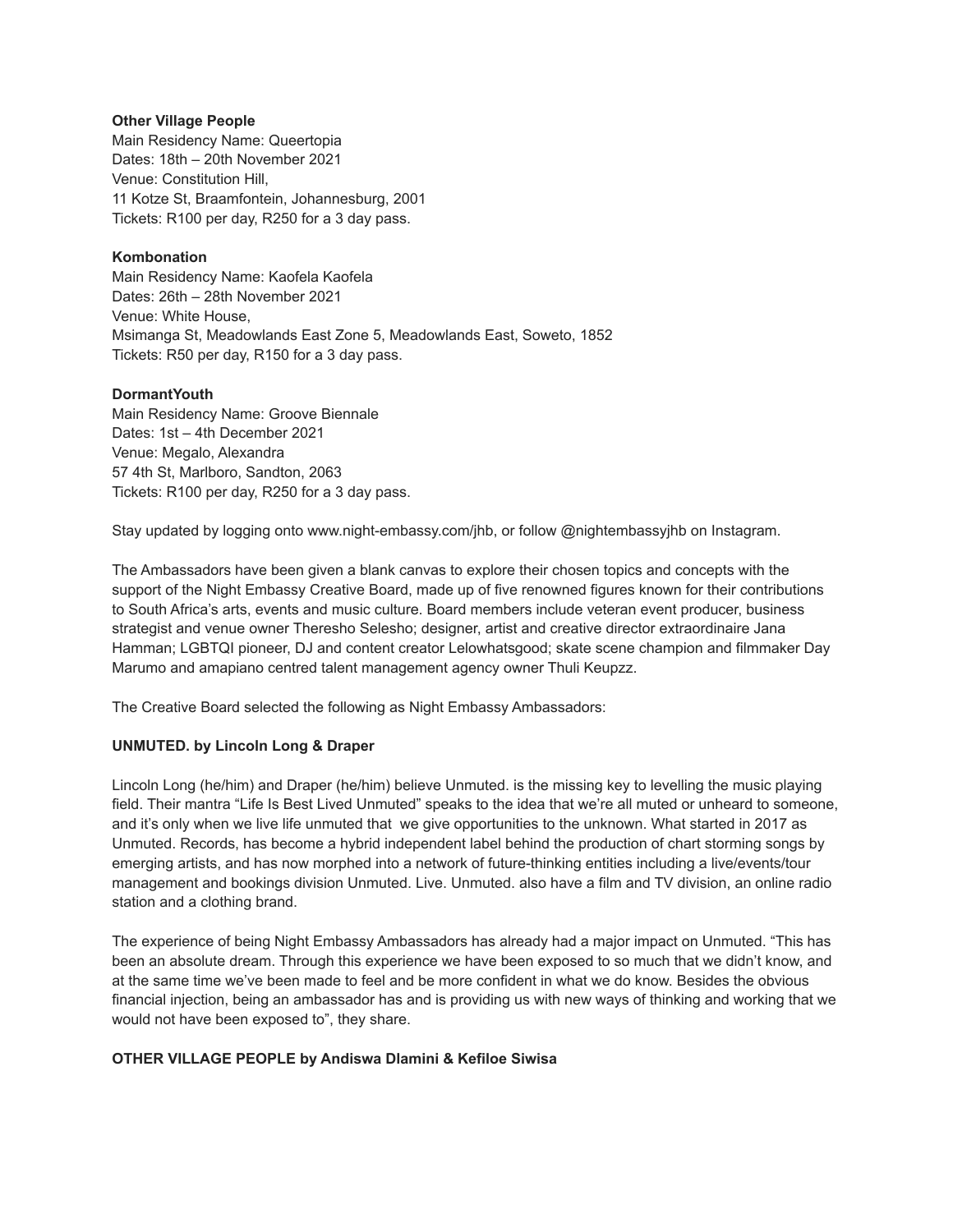Other Village People (OVP) by Andiswa Dlamini (she/her) and Kefiloe Siwisa (she/her) creates experiences for LGBTQIA+ communities to feel liberated, to live in the truest reflection of self, to connect, to celebrate and find their tribe. Founded in 2016, Other Village People has two queer-focused platforms; *SSS* (Same Sex Saturday), a party space that runs in Johannesburg, Cape Town and Durban, and *Grounded*, an intimate series of alternative experiences from hikes to dinners and everything in between.

Other Village People note that in South Africa's cities, "There is a lack of safer spaces that prioritise LGBTQIA+ communities and within the prevailing heteronormative constructs, LGBTQIA+ are often faced with discrimination, micro aggressions and even hate crimes. Our concept is about creating queer-centered spaces that normalise and celebrate our differences as if it's always been that way."

## **KOMBONATION by Kananelo Kabelo Sello & Kgotso Selomah**

Market Photography Workshop graduates Kananelo Kabelo Sello (he/him) and Kgotso Selomah (she/her, They/Them) founded Kombonation in 2018. Kombonation is a Soweto-based pre-to-post production start-up, specialising in real and raw visual storytelling. They also create clothing that showcases their photographic skillset, and expresses the narratives that exist within and beyond the photographs.

Kombonation's mantra is, 'Together, we do the most. Kaofela Kaofela. One love.' Kombonation says, "Our art is by the kasi, for the kasi, and beyond" Adding that Night Embassy has provided , "an opportunity for us to create an alternative kasi nightlife experience on a bigger scale. By being Ambassadors of the Night, we get to drive home what's really important to us - visual literacy."

#### **DORMANTYOUTH AKA Thelma Ndebele**

DormantYouth AKA Thelma Ndebele is a non-binary (They/Them) DJ and Master of Architecture (GSA, UJ) whose interest lies in music as an alternative translation of place, as well as an archive of lived space. Their research and observations made at the GSA have culminated in them regarding music as a metric of place, specifically in clubs and event venues that host (sub)cultures that can be identified by the music produced and consumed by said social groups.

Speaking about their ideas, Thelma explains: "I want to build architectural structures specifically catering to Joburg nightlife. I want to add interesting physical installations into the club space as an additional layer to the excitement of going out. I think this residency will show an alternative perspective of architecture beyond its technical and formal predisposition. You can expect an installation fit for music, performance and film, nested in an unexpected context".

These four Ambassadors promise to make their mark through curating memorable experiences this November; they are hoping to change the very fabric of the city nightlife landscape.

#### **CREATIVE BOARD PROFILES**

#### **THERESHO SELESHO**

Theresho Selesho is a dynamic creative entrepreneur at the intersection of culture and business. He's the CEO of Matchbox Live, the company behind major events like Black Coffee's *Music King* and *Oppikoppi*. He is a partner in the Tshwanefontein event series and the Trancemicsoul Sessions and co-owner of the African Beer Emporium. Theresho also heads up the commercial division at artist Nelson Makamo's Botho Project Space.

#### **JANA HAMMAN**